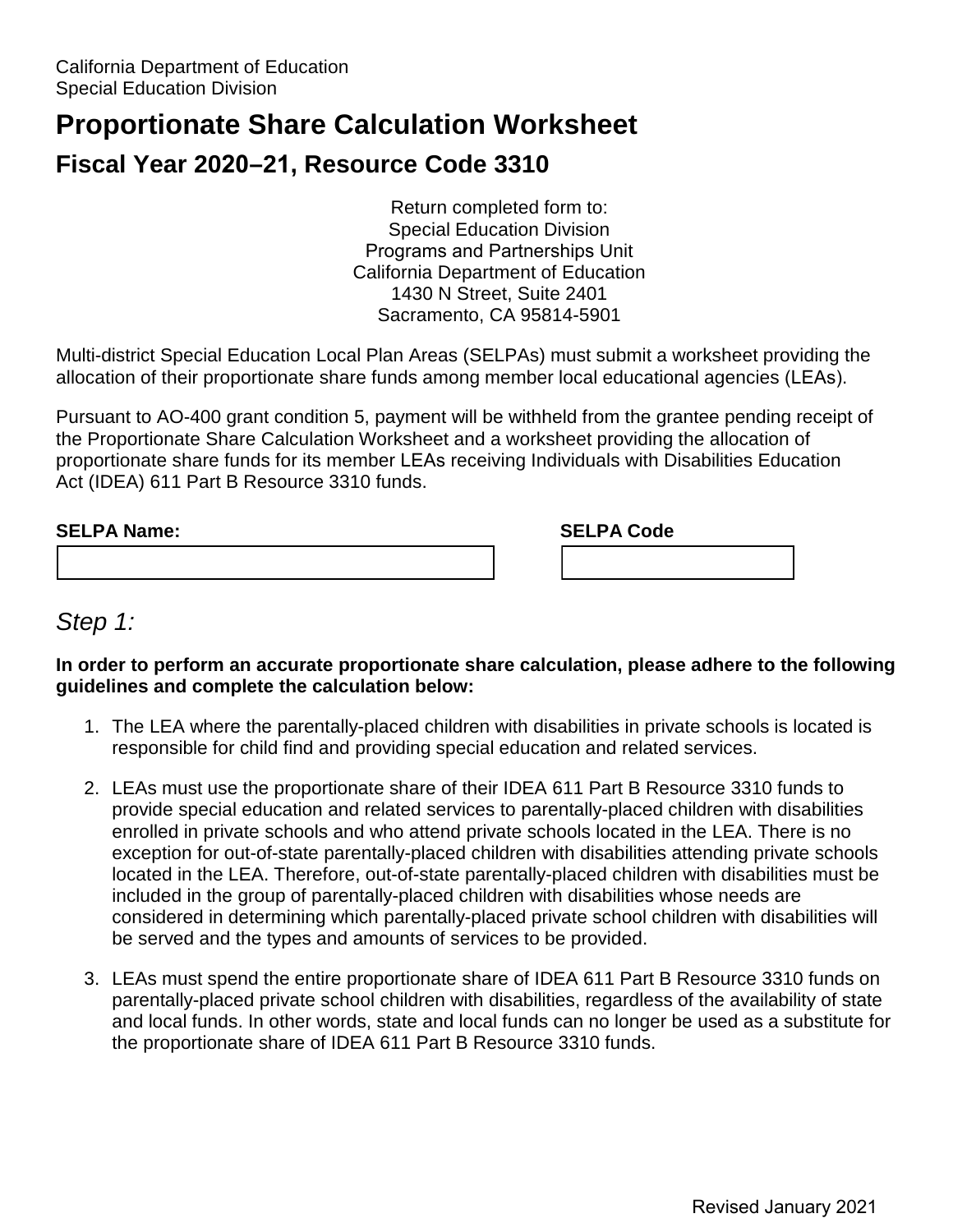## *Step 2:*

### **Proportionate Share Calculation of IDEA Funding using the California Longitudinal Pupil Achievement Data System (CALPADS) Codes as indicated in the items below:**

|  |  |  | Note: Item C will auto-sum Items A and B |  |  |
|--|--|--|------------------------------------------|--|--|
|--|--|--|------------------------------------------|--|--|

| <b>ITEM</b>                                                                                                                                                                                                                                                                                                                                                                                                                                                                                                                                                                                                                                                                                                                                                                                                                                                                                                                                                                                                           | <b>CHILD COUNT</b> |
|-----------------------------------------------------------------------------------------------------------------------------------------------------------------------------------------------------------------------------------------------------------------------------------------------------------------------------------------------------------------------------------------------------------------------------------------------------------------------------------------------------------------------------------------------------------------------------------------------------------------------------------------------------------------------------------------------------------------------------------------------------------------------------------------------------------------------------------------------------------------------------------------------------------------------------------------------------------------------------------------------------------------------|--------------------|
| A. Indicate the CALPADS total child count for Code 100 Individualized<br>Education Program (IEP) children who are IDEA-eligible children with<br>disabilities with an IEP and enrolled in the SELPA's member LEAs,<br>between the ages of 3 and 21, reported on the CALPADS Census Day<br>October 2, 2019, child count.                                                                                                                                                                                                                                                                                                                                                                                                                                                                                                                                                                                                                                                                                               |                    |
| <b>B.</b> Indicate the CALPADS total child count for Code 200 and/or Code 700<br>children who are IDEA-eligible parentally-placed children with<br>disabilities, enrolled in elementary or secondary private schools within<br>the SELPA's member LEA's boundaries, between the ages of 3 and 21,<br>and reported on the CALPADS Census Day October 2, 2019, child<br>count. Include children receiving services and children identified but not<br>receiving services through a Service Plan: Code 200: Individual Service<br>Plan (ISP); or Code 700: Eligible: no IEP, Individualized Family Service<br>Plan (IFSP), or ISP, parentally-placed in private school (student does<br>not need services to be provided using proportionate share or parent<br>declines offer of services to be provided via proportionate share).<br>If the SELPA's members LEA Item B child count is zero, then the<br>grantee must complete and submit a copy of the Proportionate<br>Share Assurance provided in the grant package. |                    |
| <b>C.</b> Combine Items A and B child count for the total child count of IDEA-<br>eligible children with disabilities with an IEP and enrolled in the<br>SELPA's member LEAs and children who are IDEA-eligible parentally-<br>placed children with disabilities enrolled in elementary or secondary<br>private schools within the LEA's boundaries, between the ages of 3 and<br>21.                                                                                                                                                                                                                                                                                                                                                                                                                                                                                                                                                                                                                                 | $\Omega$           |

| ITEM                                                           | <b>GRANT AMOUNT</b> |
|----------------------------------------------------------------|---------------------|
| D. SELPA's 2020–21 IDEA 611 Part B Resource 3310 Grant Amount: |                     |

**Clear**